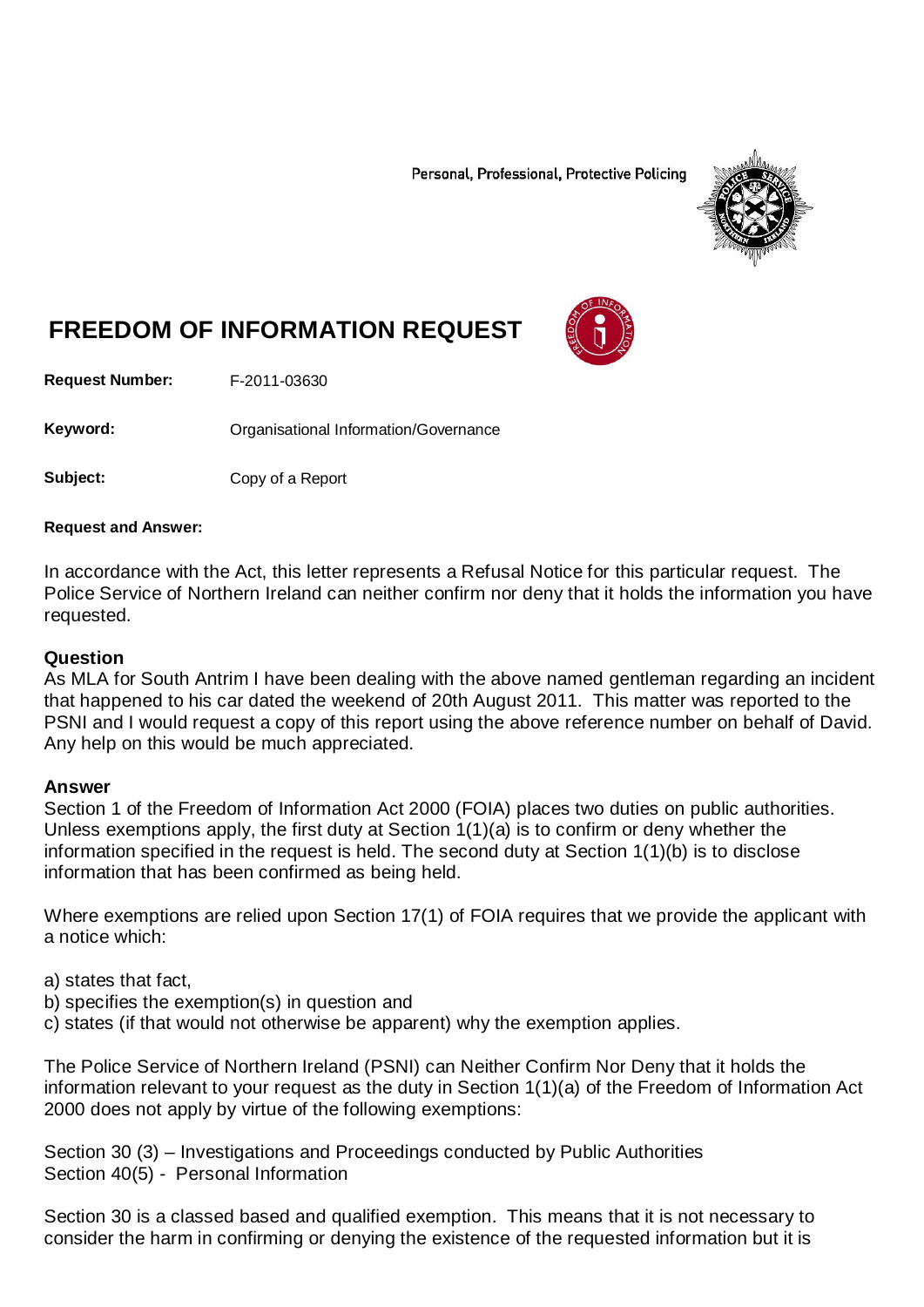necessary to consider the public interest. If the information were held it must fall into the class of information covered by this exemption. If the information were held it would be held for the purposes of investigation to determine whether an offence has been committed and therefore clearly falls within the class of information provided by this exemption.

Although Section 40 is an absolute, class based exemption, a Public Interest Test is required for the purposes of NCND. The release of information under Freedom of Information is a release into the public domain and not just to an individual. To confirm that the PSNI hold the requested information would in fact amount to a release into the public domain of personal information about an individual. Individuals would have no expectation that their details would be released into the public domain, therefore their data protection rights would be breached by confirmation or denial that the information is held.

## **Public Interest Test**

## Factors Favouring Confirmation or Denial – Section 30

Confirming the existence of the information would show that the PSNI conducted an investigation, which the public would expect.

## Factors Against Confirmation or Denial – Section 30

Confirming or denying the existence of the requested information could hinder the prevention and detection of crime, as an investigation or the outcome of subsequent proceedings could be compromised.

## Factors Favouring Confirmation or Denial – Section 40

Confirming or denying whether the PSNI hold this information would aid accountability in that the Public could see what kind of information is held on individuals.

#### Factors Against Confirmation or Denial – Section 40

Individuals will expect that any information relating to them, if held by PSNI, will be treated in confidence. Confirming or denying the existence of this information would contravene the first principle of the Data Protection Act which states that personal data shall be processed fairly and lawfully and that a public authority must handle people's personal data only in ways that they would reasonably expect. The breach of an individual's data protection rights would be caused by confirmation or denial. This is so whether or not the information is held.

#### Decision

Confirmation or denial of whether the PSNI hold this information would amount to a release of information either on this occasion or on other occasions where a similar request is made. There is a strong public interest in maintaining confidence in the PSNI with regard to its handling of individuals' personal data. No release under FOI should be made where an individual's data protection rights would be breached. Not only would this be a breach of Data Protection legislation by the PSNI, but it would also leave the PSNI open to action against it by individuals concerned.

Whilst there is a public interest in the transparency of how the police deal with allegations which are reported to them and providing assurance that the PSNI is appropriately and effectively dealing with incidents of this nature, there is also a strong public interest in ensuring investigations are conducted properly.

A disclosure under the Freedom of Information Act is a release of information to the world in general and not just to an individual applicant. The public interest is not what interests the public but what will be of greater good, if released to the community as a whole. It is for these reasons that the public interest must favour neither confirming nor denying that the requested information is held.

Insofar as Section 40(5) applies to any requested information under FOI, i.e. any information that